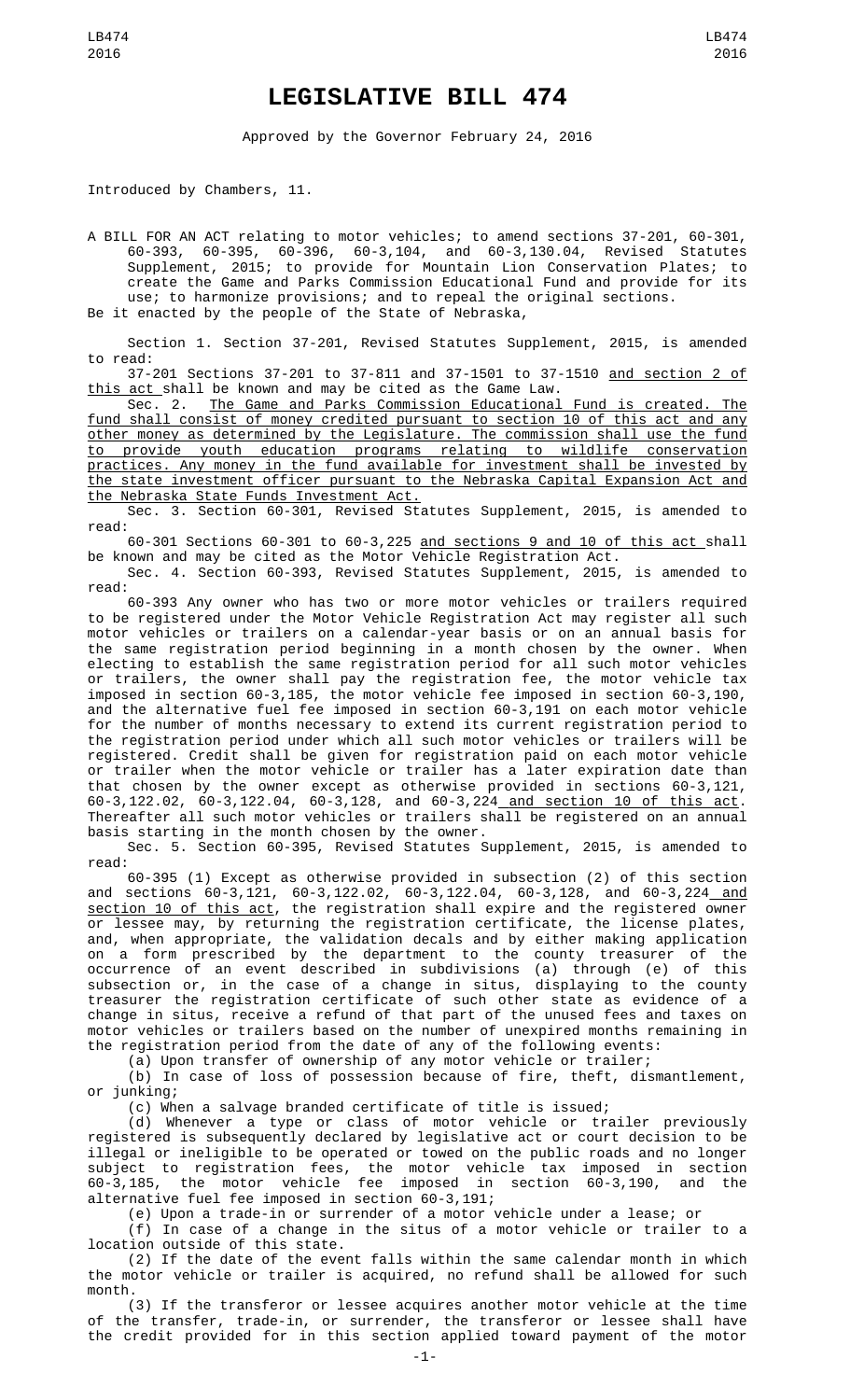vehicle fees and taxes then owing. Otherwise, the transferor or lessee shall file a claim for refund with the county treasurer upon an application form prescribed by the department.

(4) The registered owner or lessee shall make a claim for refund or credit of the fees and taxes for the unexpired months in the registration period within sixty days after the date of the event or shall be deemed to have forfeited his or her right to such refund or credit.

(5) For purposes of this section, the date of the event shall be: (a) In the case of a transfer or loss, the date of the transfer or loss; (b) in the case of a change in the situs, the date of registration in another state; (c) in the case of a trade-in or surrender under a lease, the date of trade-in or surrender; (d) in the case of a legislative act, the effective date of the act; and (e) in the case of a court decision, the date the decision is rendered.

(6) Application for registration or for reassignment of license plates and, when appropriate, validation decals to another motor vehicle or trailer shall be made within thirty days of the date of purchase.

(7) If a motor vehicle or trailer was reported stolen under section 60-178, a refund under this section shall not be reduced for a lost plate charge and a credit under this section may be reduced for a lost plate charge but the applicant shall not be required to pay the plate fee for new plates.

(8) The county treasurer shall refund the motor vehicle fee and registration fee from the fees which have not been transferred to the State Treasurer. The county treasurer shall make payment to the claimant from the undistributed motor vehicle taxes of the taxing unit where the tax money was originally distributed. No refund of less than two dollars shall be paid.

Sec. 6. Section 60-396, Revised Statutes Supplement, 2015, is amended to read:

60-396 Whenever the registered owner files an application with the county treasurer showing that a motor vehicle or trailer is disabled and has been removed from service, the registered owner may, by returning the registration certificate, the license plates, and, when appropriate, the validation decals or, in the case of the unavailability of such registration certificate or certificates, license plates, or validation decals, then by making an affidavit to the county treasurer of such disablement and removal from service, receive a credit for a portion of the registration fee from the fee deposited with the State Treasurer at the time of registration based upon the number of unexpired months remaining in the registration year except as otherwise provided in sections 60-3,121, 60-3,122.02, 60-3,122.04, 60-3,128, and 60-3,224 and section 10 of this act. The owner shall also receive a credit for the unused portion of the motor vehicle tax and fee based upon the number of unexpired months remaining in the registration year. When the owner registers a replacement motor vehicle or trailer at the time of filing such affidavit, the credit may be immediately applied against the registration fee and the motor vehicle tax and fee for the replacement motor vehicle or trailer. When no such replacement motor vehicle or trailer is so registered, the county treasurer shall forward the application and affidavit, if any, to the State Treasurer who shall determine the amount, if any, of the allowable credit for the registration fee and issue a credit certificate to the owner. For the motor vehicle tax and fee, the county treasurer shall determine the amount, if any, of the allowable credit and issue a credit certificate to the owner. When such motor vehicle or trailer is removed from service within the same month in which it was registered, no credits shall be allowed for such month. The credits may be applied against taxes and fees for new or replacement motor vehicles or trailers incurred within one year after cancellation of registration of the motor vehicle or trailer for which the credits were allowed. When any such motor vehicle or trailer is reregistered within the same registration year in which its registration has been canceled, the taxes and fees shall be that portion of the registration fee and the motor vehicle tax and fee for the remainder of the registration year.

Sec. 7. Section 60-3,104, Revised Statutes Supplement, 2015, is amended to read:

60-3,104 The department shall issue the following types of license plates: (1) Amateur radio station license plates issued pursuant to section 60-3,126;

Apportionable vehicle license plates issued pursuant to section  $(2)$ <br>60-3,203;

(3) Autocycle license plates issued pursuant to section 60-3,100;

(4) Boat dealer license plates issued pursuant to section 60-379;

(5) Bus license plates issued pursuant to section 60-3,144;

(6) Commercial motor vehicle license plates issued pursuant to section 60-3,147;

(7) Dealer or manufacturer license plates issued pursuant to sections 60-3,114 and 60-3,115;

(8) Disabled veteran license plates issued pursuant to section 60-3,124;

(9) Farm trailer license plates issued pursuant to section 60-3,151;

(10) Farm truck license plates issued pursuant to section 60-3,146;

(11) Farm trucks with a gross weight of over sixteen tons license plates issued pursuant to section 60-3,146;

(12) Fertilizer trailer license plates issued pursuant to section 60-3,151;

Gold Star Family license plates issued pursuant to sections 60-3,122.01 and 60-3,122.02;

(14) Handicapped or disabled person license plates issued pursuant to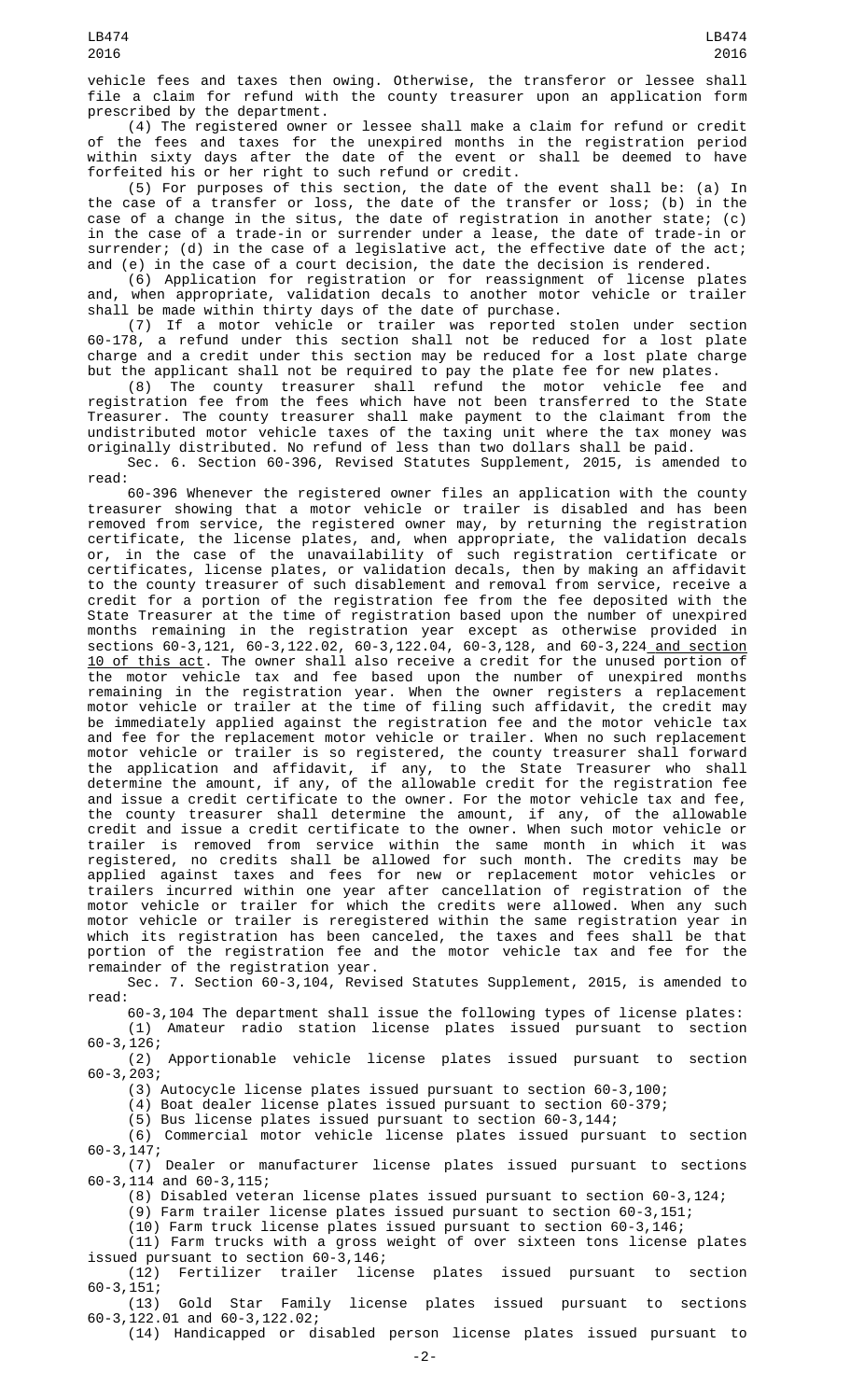LB474 2016

(16) Local truck license plates issued pursuant to section 60-3,145;

(17) Military Honor Plates issued pursuant to sections 60-3,122.03 and 60-3,122.04;

(18) Minitruck license plates issued pursuant to section 60-3,100;

(19) Motor vehicle license plates for motor vehicles owned or operated by the state, counties, municipalities, or school districts issued pursuant to section 60-3,105;

(20) Motor vehicles exempt pursuant to section 60-3,107;

(21) Motorcycle license plates issued pursuant to section 60-3,100;

(22) Mountain Lion Conservation Plates issued pursuant to sections 9 and 10 of this act;

(23 22) Nebraska Cornhusker Spirit Plates issued pursuant to sections 60-3,127 to 60-3,129;

(24 23) Nebraska 150 Sesquicentennial Plates issued pursuant to sections 60-3,223 to 60-3,225;

(25 24) Nonresident owner thirty-day license plates issued pursuant to section 60-382;

(26 25) Passenger car having a seating capacity of ten persons or less and not used for hire issued pursuant to section 60-3,143 other than autocycles;

(27 26) Passenger car having a seating capacity of ten persons or less and used for hire issued pursuant to section 60-3,143 other than autocycles;

 $(28 \t27)$  Pearl Harbor license plates issued pursuant to section 60-3,122; (29 28) Personal-use dealer license plates issued pursuant to section

60-3,116;

(30 29) Personalized message license plates for motor vehicles and cabin trailers, except commercial motor vehicles registered for over ten tons gross weight, issued pursuant to sections  $60-3,118$  to  $60-3,121$ ;<br>(31  $30$ ) Prisoner-of-war license plates issued

(31 30) Prisoner-of-war license plates issued pursuant to section 60-3,123;

 $(32 \t31)$  Purple Heart license plates issued pursuant to section 60-3,125;

(33 32) Recreational vehicle license plates issued pursuant to section 60-3,151;

(34 33) Repossession license plates issued pursuant to section 60-375;

(35 34) Special interest motor vehicle license plates issued pursuant to section 60-3,135.01;

(36 35) Specialty license plates issued pursuant to sections 60-3,104.01 and 60-3,104.02;

(37 36) Trailer license plates issued for trailers owned or operated by the state, counties, municipalities, or school districts issued pursuant to section 60-3,106;

(38 37) Trailer license plates issued pursuant to section 60-3,100;

(39 38) Trailers exempt pursuant to section 60-3,108;

 $(40, 39)$  Transporter license plates issued pursuant to section 60-378;

(41 40) Trucks or combinations of trucks, truck-tractors, or trailers which are not for hire and engaged in soil and water conservation work and used for the purpose of transporting pipe and equipment exclusively used by such contractors for soil and water conservation construction license plates issued pursuant to section 60-3,149;

(42 41) Utility trailer license plates issued pursuant to section 60-3,151; and

(43 42) Well-boring apparatus and well-servicing equipment license plates issued pursuant to section 60-3,109.

Sec. 8. Section 60-3,130.04, Revised Statutes Supplement, 2015, is amended to read:

60-3,130.04 (1) An owner of a historical vehicle eligible for registration under section  $60-3,130$  may use a license plate or plates designed by this state in the year corresponding to the model year when the vehicle was manufactured in lieu of the plates designed pursuant to section 60-3,130.03 subject to the approval of the department. The department shall inspect the plate or plates and may approve the plate or plates if it is determined that the model-year license plate or plates are legible and serviceable and that the license plate numbers do not conflict with or duplicate other numbers assigned and in use. An original-issued license plate or plates that have been restored to original condition may be used when approved by the department.

(2) The department may consult with a recognized car club in determining whether the year of the license plate or plates to be used corresponds to the model year when the vehicle was manufactured.

(3) If only one license plate is used on the vehicle, the license plate shall be placed on the rear of the vehicle. The owner of a historical vehicle may use only one plate on the vehicle even for years in which two license plates were issued for vehicles in general.

(4) License plates used pursuant to this section corresponding to the year of manufacture of the vehicle shall not be personalized message license plates, Pearl Harbor license plates, prisoner-of-war license plates, disabled veteran license plates, Purple Heart license plates, amateur radio station license plates, Nebraska Cornhusker Spirit Plates, handicapped or disabled person license plates, specialty license plates, special interest motor vehicle license plates, Military Honor Plates, <del>or </del>Nebraska 150 Sesquicentennial Plates $_{{\scriptscriptstyle L}}$ or Mountain Lion Conservation Plates.

Sec. 9. (1) The department shall design license plates to be known as